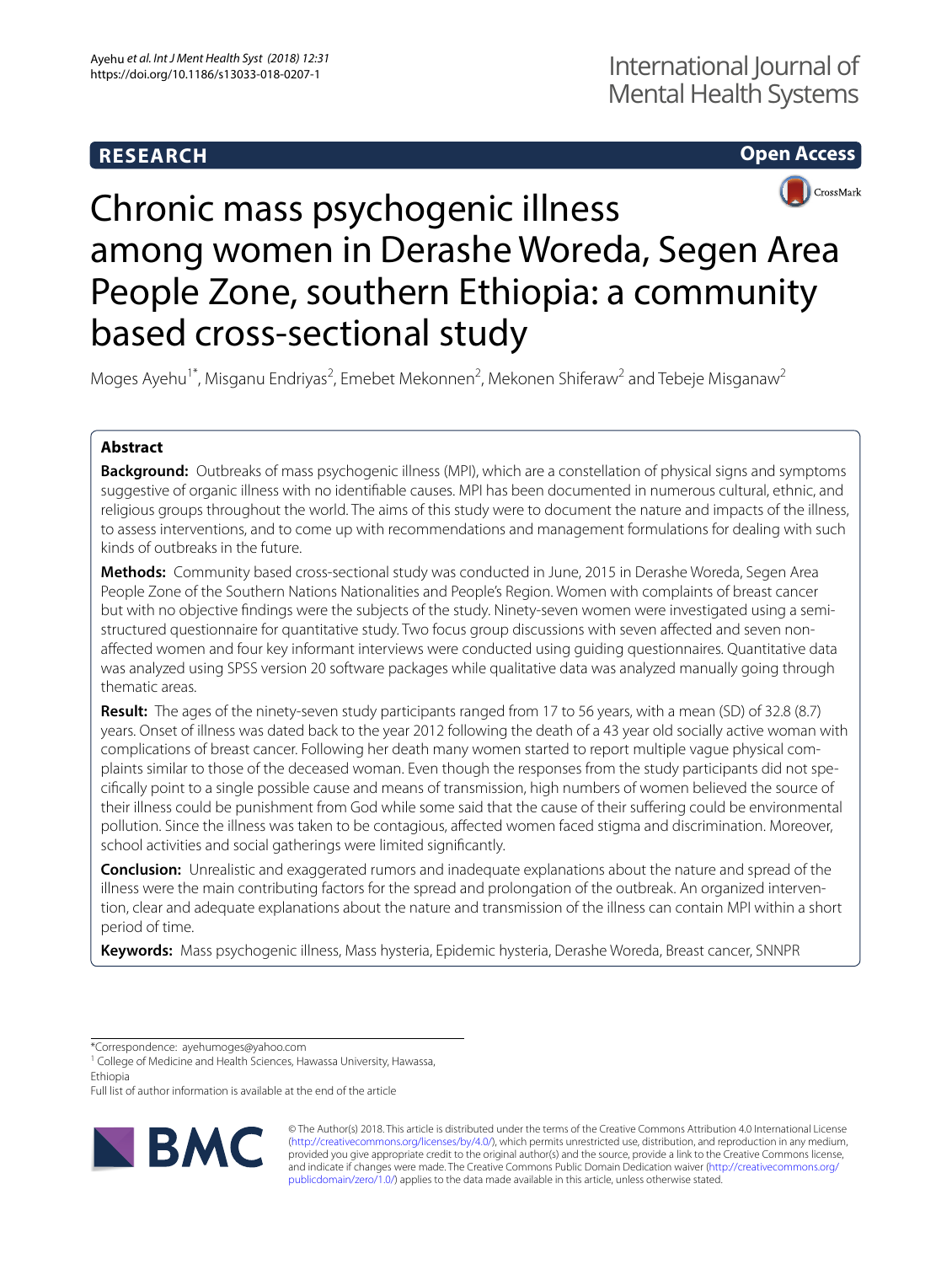## **Background**

Mass psychogenic illness (MPI) or mass hysteria has been defned as a group of physical signs and symptoms which suggest the presence of organic illness but with no any clinical and laboratory evidence of disease, and as disease that afects more than one person who share a conviction of having a similar illness [\[1](#page-7-0)]. It is also defned as "the rapid spread of illness signs and symptoms afecting members of a cohesive group, originating from a nervous system disturbance involving excitation, loss or alteration of function, whereby physical complaints that are exhibited unconsciously have no corresponding organic aetiology" [[2\]](#page-7-1).

The outbreak usually follows an environmental trigger or illness in an index case and spreads rapidly by audiovisual cues, and is often aggravated by an exaggerated emergency or media response [\[3](#page-7-2)[–6](#page-7-3)]. It commonly afects people who live in groups such as nunneries, boardinghouses, schools, prisons and religious institutions [\[7](#page-7-4), [8\]](#page-7-5). Various studies in the past have shown that 50% of reported outbreaks of MPI cases came from schools, followed by factories (29%), villages (10%) and families and other institutions (9%) [\[5](#page-7-6), [7,](#page-7-4) [9](#page-7-7)].

MPI can be manifested in two forms: "mass anxiety hysteria" and "mass motor hysteria". The former consists of episodes of acute anxiety, occurring mainly in school children. Prior tension is absent and the rapid spread is mainly due to visual contact with a person afected by the illness", and many of the victims recover within 24 h. But the latter case consists of abnormalities in motor behavior, prior tension is usually present and any age group can be afected by it. Moreover, index cases can be identifed, the spread is gradual and outbreaks may be prolonged from weeks to months [\[10](#page-7-8)].

Symptoms of MPI reported in more than one-third of individuals include headache, dizziness or light-headedness, nausea, abdominal cramps or pain, cough, fatigue, drowsiness or weakness, sore or burning throat; whereas hyperventilation or difficulty of breathing was reported in one-fifth of individuals  $[11]$ . These symptoms together with other symptoms such as shaking, twitching, trouble walking, fainting, vomiting, palpitation, anxiety, itching, watery eyes, chest pain, communication difficulties, uncontrollable laughing, and trance states have also been commonly reported in African settings [\[5](#page-7-6), [12](#page-7-10)[–15](#page-7-11)].

In Africa evil spirit, witchcraft, Satanism or failure to perform cultural and religious rituals as needed, have been mentioned as the causes of their illnesses [\[5](#page-7-6), [12](#page-7-10), [13,](#page-7-12) [16\]](#page-7-13). When it comes to western setting, however, the efects of toxic chemicals and environmental pollution have been replacing previous beliefs similar to those in Africa [[6\]](#page-7-3). Because of these attribution styles, in Africa, many victims of MPI commonly seek treatment from religious and traditional healing sites [[5,](#page-7-6) [12,](#page-7-10) [13\]](#page-7-12). Though there is no conclusive evidence about the causes of MPI, the following are postulated causes: psychological factors, environmental factors, diferent stressors, conficts, lower level of education, lower socioeconomic status, minority race, and history of abuse or trauma [[17–](#page-7-14)[19](#page-8-0)].

Since the year 1374, outbreaks of mass hysteria have been documented in various cultural [\[20](#page-8-1)[–22](#page-8-2)], ethnic  $[23–25]$  $[23–25]$  $[23–25]$ , and religious  $[25–27]$  $[25–27]$  $[25–27]$  groups throughout the world. Such outbreaks were also reported in diferent African settings including Ethiopia [[12](#page-7-10), [14](#page-7-15), [28](#page-8-6)[–31](#page-8-7)]. Despite the diference in culture, religion and age range, the clinical presentation of the victims of epidemic hysteria are somehow similar.

In all of these incidents, the illness was mainly attributed to "evil–devil force"; management was provided in fragmented ways and it brought intense public terror to the extent of compromising school and occupational activities. Though there is an increase in awareness among health professionals, mass psychogenic illness is still underappreciated, under reported and still causing signifcant health and social problems in our country.

Since the beginning of 2012, following the death of a 43 year old socially recognized woman, several women were reporting of having a breast cancer in Derashe Woreda (a district administrative structure of about 100,000 peoples), Segen Area People's Zone of SNNPR. The index patient died of metastatic breast cancer, a few months after having mastectomy done on one of her breast. Following her death the number of women who reported similar complaints increased to 120 within 3 years. Among these women, half of them had reported the complaints to nearby health institutions a year before this study was carried out. Fragmented medical treatments and psychoeducation services were provided here and there by nearby health institutions. However, the interventions and explanations forwarded by health professionals could not satisfy the victims and their families. As a result, the victims started visiting traditional and religious healing sites as treatment options. The traditional healers used hot metallic rode to cauterize the afected area as a treatment. In addition, these traditional healers also advised the afected individuals to apply herbs and to drink herbal juices which they provided. Later, when the issue got a huge public attention, the Regional Health Bureau deployed an emergency team consisting of public health officers, general practitioners, gynecologists and diferent other stakeholders to the area.

The team examined 92 women who reported of having breast cancer. Among these women 87 (94.6%) of them did not have any objective fnding which suggested the presence of breast cancer except breast scars which were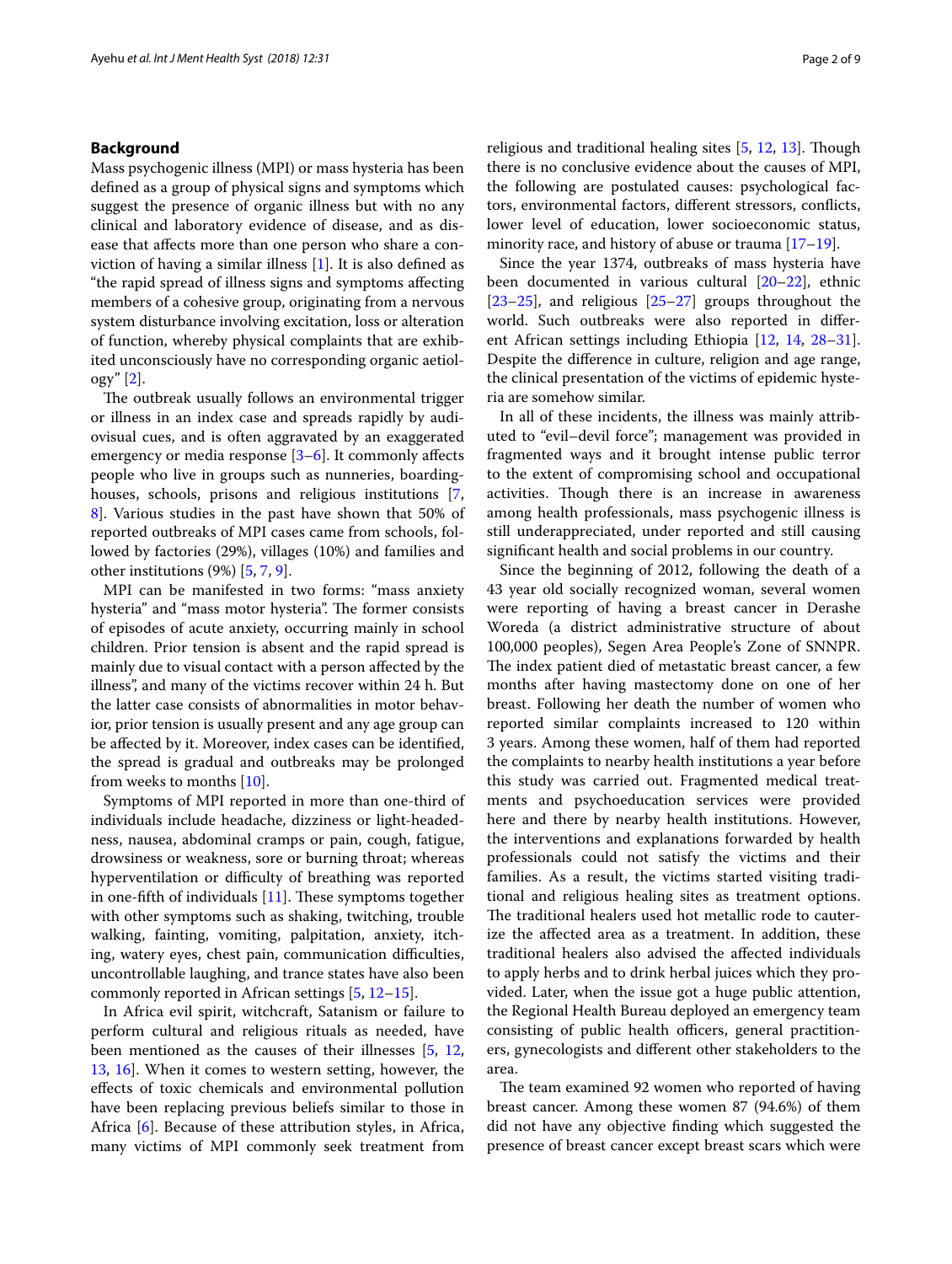noted in some of them. For the remaining fve women, bilateral breast lump in 2 (2.2%), axillary lymphadenopathy in 2 (2.2%) and breast ulcer (following cauterization as traditional treatment) in 1 (1.1%) were found. Finally, the team concluded that there was no breast cancer but there could be psychological explanation for the women's complaints. So, this study was designed to document the nature and impact of the illness, to assess the interventions and come up with recommendations and management formulations for dealing with such kinds of outbreaks in the future.

## **Methods**

A community based cross-sectional study was conducted in Derashe Woreda, Segen Area People's Zone of SNNPR, in June 2015. Woreda is a district administrative structure of about 100,000 peoples. Derashe has ten kebeles (local administrative unit or sub-unit within the Woreda) with diferent ethnic groups. Among these ethnic groups, Derashe, Gawwada, Mossiya, Kusumie, Mashole, Konso, Gamo and Amhara comprise the majority. Only the two Kebeles (Bussa Bassa and Bussa Killa) were afected by the outbreak.

For quantitative data, ninety-seven women with complaints of breast cancer, but without objective physical and laboratory fndings were included. Two focus group discussions (FGDs) (seven women from afected groups and another seven from non-afected groups) and four key informant interviews (KIIs) were conducted as part of the qualitative study. A semi-structured questionnaire containing the socio-demographic variables, symptom complex, onset and duration of illness for quantitative data gathering was prepared by the investigators. In addition, participants were asked about illness attribution, information source, presence of recent psychosocial stress, their perceptions towards measure taken by officials, presence of similar illness in the past, and presence of substance use or mental illness at present or in the past. Focus group discussions and key informant interviews were facilitated by using a guiding questionnaire developed by the investigators. Home to home interviews with afected patients were conducted using line list of patients and local guides from the community. Participants were interviewed alone to secure confdentiality and to avoid information bias. Formal physical assessments were done at the end of each interview in order to rule out recent underlying medical illnesses.

Quantitative data was collected using four BSc degree holder public health officers who can speak the local language while qualitative data was gathered by two investigators. In addition, one supervisor was assigned to organize, facilitate, and control the whole process of the data collection. Filled questionnaires were checked for completeness and consistency of the information on daily basis. Quantitative data was entered and analyzed using SPSS for windows version 20.0. FGDs and KIIs were facilitated by using guiding questionnaire developed by the investigators. The developed guides were reviewed by research team and program experts for reducing ambiguity, leading questions, emotive questions and stressful questions; thereby to address trustworthiness. Guiding questionnaires were prepared in English and translated into local language (Amharic) by investigators. Two investigators at a time (one interviewer, one note taker) conducted interviews and discussions.

Verbatim transcription of FGDs and KIIs was done, and transcriptions were translated to English. We used framework analysis as it is tailored for policy research and allows for inclusion of a priori and emerging concepts [\[32–](#page-8-8)[34\]](#page-8-9). Even though framework analysis is inductive in its approach, studies suggest that it can be used with deductive [\[34](#page-8-9)] and descriptive [[35\]](#page-8-10) approaches. So, we used deductive and descriptive approaches to summarize data. Transcriptions were read multiple times to validate transcription and familiarize with content. Preliminary themes were prepared by categorizing data into groupings. Key phrases and quotes were coded, classifed and categorized repeatedly for deeper understanding. Preliminary themes were refned subsequently and fnally, groups of related data were clustered to similar themes. Quotes that best described main themes were chosen and presented. Though we noticed response overlap in the majority of the qualitative and quantitative data fnding, we have not done triangulation in the analysis process; so this should be taken into consideration when you read the fnding of this study.

Ethical clearance was obtained from the Ethical Review Committee of Regional Health Bureau. All participants gave verbal consent to participate after through explanation of benefts of study and all the information obtained was anonymous and kept confdential.

## **Results**

#### **Socio‑demographic characteristics of the participant**

For quantitative investigation, a total of 97 women were assessed. The ages of the respondents ranged from 17 to 56 years, with a mean (SD) of 32.8 (8.7) years. Sixty-nine (71.1%) of them were from Bussa Bassa Kebele while the rest were from Bussa Killa Kebele. Ninety-two (94.8%) of the participants were followers of protestant religion. Eighty-eight (90.7%) of the study participants were married. Moreover, seventy-fve (77.3%) of the participants were house wives by occupation. More than three-fourth of participants did not attend formal education from which 76.3% were unable to read and write while 4.1% were able to read and write from the skills they got from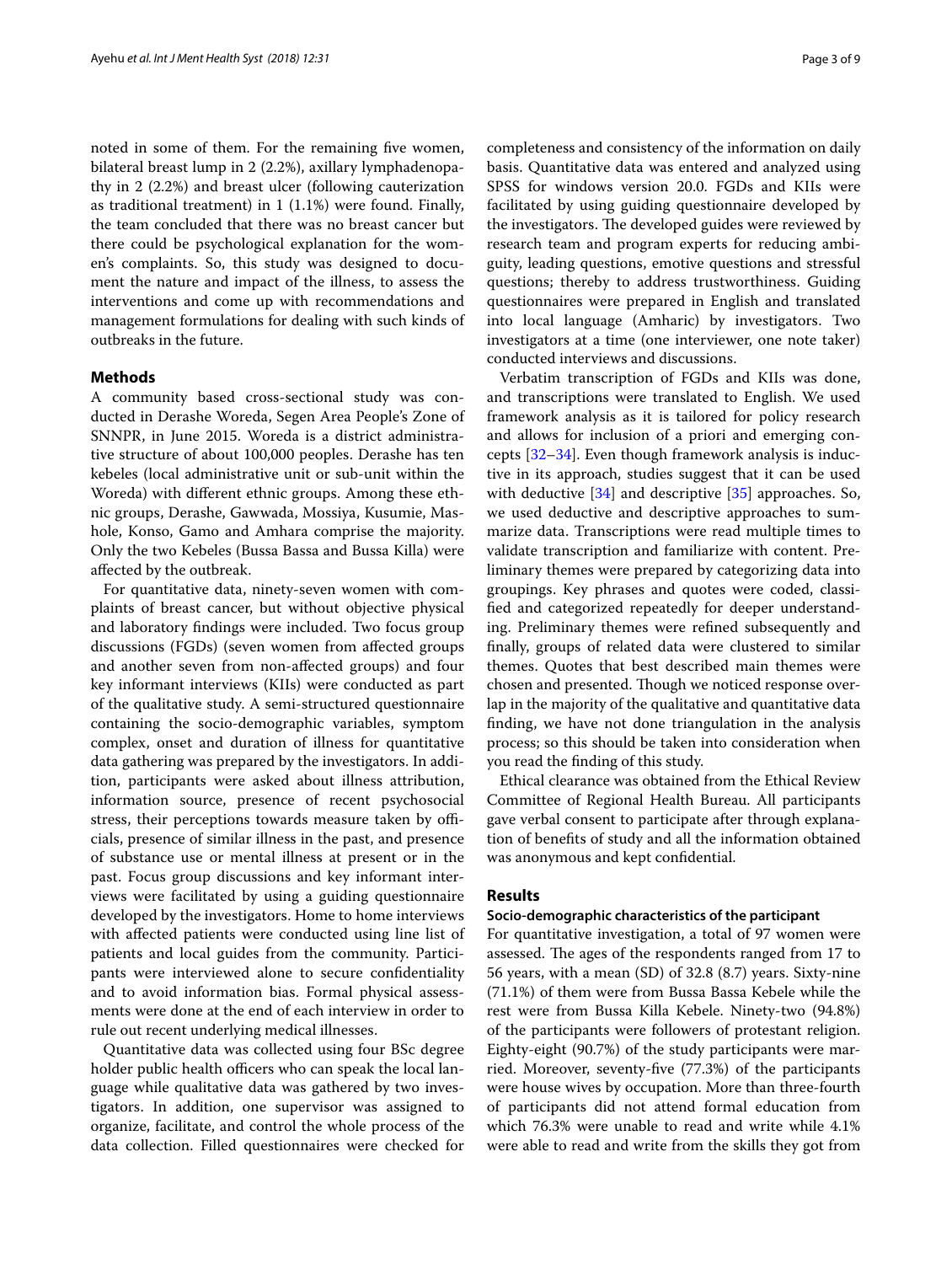informal educational setting like church, family member, and friends. Except for one participant, the rest were from Mossiya ethnicity (see Table [1](#page-3-0)).

## **Symptom profle**

In addition to the complaints of having breast cancer, a majority of the study participants were complaining about the following symptoms: breast pain (96.9%), back pain (89.7%), dizziness (90.7%), chest tightness (92.8%), headache (83.5%), fatigue or weakness (78.4%), tingling sensation (78.4%), drowsiness (70.1%), numbness or paralysis (69.1%), and anxiety or nervousness (63.9%)

<span id="page-3-0"></span>**Table 1 Socio-demographic characteristics of the study participants**

| <b>Characteristics categories</b> | Number         | Percent |
|-----------------------------------|----------------|---------|
| Age                               |                |         |
| $17 - 30$                         | 42             | 43.3    |
| $31 - 40$                         | 41             | 42.3    |
| $41 - 56$                         | 14             | 14.4    |
| Religion                          |                |         |
| Protestant                        | 92             | 94.8    |
| Orthodox                          | 3              | 3.1     |
| Traditional religion              | $\overline{2}$ | 2.1     |
| Got                               |                |         |
| Dubayisho                         | 30             | 30.9    |
| Mender                            | 28             | 28.9    |
| Makiyo                            | 23             | 23.7    |
| Hoda                              | 3              | 3.1     |
| Kereza                            | $\overline{4}$ | 4.1     |
| Lemo                              | 3              | 3.1     |
| Osa                               | 3              | 3.1     |
| Olsaka                            | 3              | 3.1     |
| Marital status                    |                |         |
| Married                           | 88             | 90.7    |
| Single                            | 6              | 6.2     |
| Widow or divorced                 | 3              | 3.1     |
| No of children                    |                |         |
| $1 - 3$                           | 29             | 29.9    |
| $4 - 6$                           | 45             | 46.4    |
| $7 - 10$                          | 17             | 17.5    |
| Occupation                        |                |         |
| House wife                        | 75             | 77.3    |
| Farmer                            | 18             | 18.6    |
| Others                            | 4              | 4.1     |
| <b>Educational status</b>         |                |         |
| Unable to read and write          | 74             | 76.3    |
| Able to read and write            | $\overline{4}$ | 4.1     |
| $1 - 6$                           | 14             | 14.4    |
| $7 - 12$                          | 5              | 5.2     |

(see Table [2](#page-4-0)). Despite these and other complaints, nothing was objectively found by the emergency medical team which evaluated these participants during and prior to the data collection periods. Exceptions were the presence of dry scar in the breasts of some of the study participants, bilateral breast lump in 2 (2.2%), axillary lymphadenopathy in 2 (2.2%), a breast ulcer in 1 (1.1%) women. The dry scar and breast ulcer happened to the study participants due to being cauterized by hot metallic-rode as a treatment by a traditional healer following the perceived unsatisfactory explanation and intervention by nearby health institutions.

#### **Onset and duration of illness**

The community members started to report symptoms from the beginning of 2012 up to the end of the data collection period, that is, June, 2015. Eighty (82.4%) of the women developed the symptoms in the years 2014 and 2015. Among these 50 (62.5%) developed the symptoms in the year 2015 while the rest developed the illness between 2012 and 2014. The duration of illness a woman sufered from the start of complaints ranged from 1 to 48 months, with a mean of 18.6 (SD  $\pm$  1.1) months.

## **Information sources about the spread of cancer**

Eighty-seven (89.7%) of the study participants said that they initially heard about the illness from indirect conversation or gossip. On the other hand, 42 (43.3%) of them reported that they had observed the illness directly from afected persons in addition to the gossip they had heard. Only 7 (7.2%) of the women said that they had heard the information either from health professionals or they couldn't remember exactly from where they had heard the information frst.

## **Illness attribution and treatment sought by the victims**

Fifty-one (52.6%) of the participants replied that they did not know the cause of the illness while 38 (39.2%) said it may be due to punishment by God. Twelve (12.4%) of the study participants reported that it may be due to the presence of toxic chemicals, polluted environment, cold air, using family planning injection or pills, infuence of witchcrafts, and the curse of dead ancestor or evil spirits.

Three-fourth (75.3%) of the participants had sought treatment from modern health services and 62 (63.9%) had visited traditional healing services; while 42 (43.3%) had sought treatment from both modern and traditional healing services. Eight women (8.2%) had sought treatment from religious services; and 5 (5.1%) of the victims visited all the three treatment sites, namely traditional healers, religious healers and health institutions. Traditional healers either used hot metallic-rode to cauterize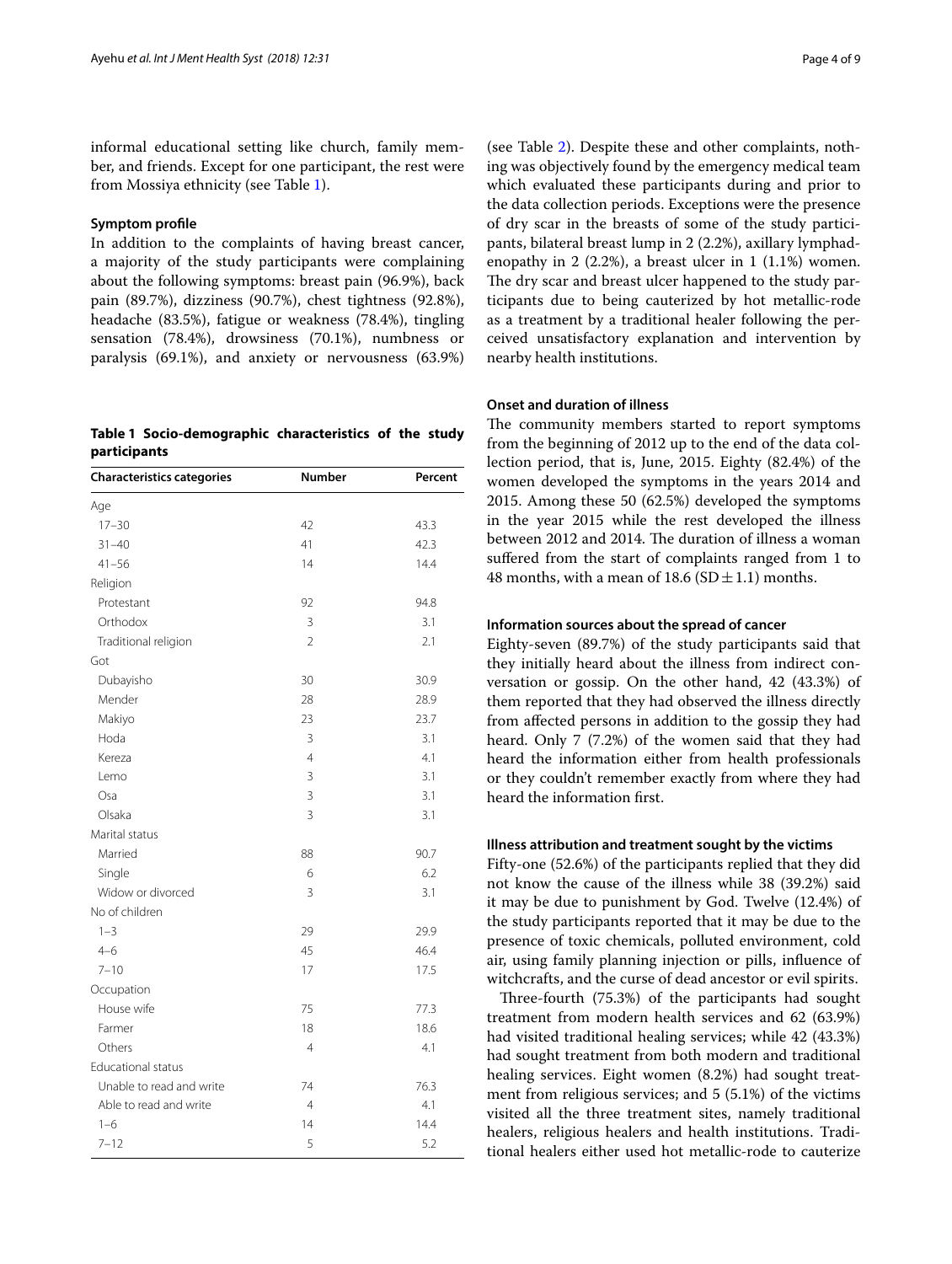the afected area or ordered the individuals to apply herbal medicine or to drink herbal juice as treatment.

**Presence of mental illnesses and/or psychosocial stressors**

Among the study participants, only three (3.1%) of them reported of having similar illness in the past and the same number of respondents admitted history of mental illness. Seventy-six (78.4%) of the study participants reported having had psychosocial stressors prior to the onset of the illness. Among them, 35 (46.1%) of them reported having psychosocial stressor just 1 month prior to the onset of the illness while 41 (53.9%) of them reported having one form of psychosocial stressor within 1 year prior to the onset of the illness. Eighteen (18.4%) of them had chronic psychosocial stressor. A death of close family or intimate friends (16.5%), personal health problems (16.5%), health problems within close family (15.5%), fnancial crisis (11.3%), quarreling with close family (10.3%), and either sexual or physical abuse (7.2%)

were the commonly reported psychosocial stressor among study participants.

## **Findings from qualitative responses**

Two focus group discussions were conducted: one with afected women and the other with non-afected women. In each focus group discussion, seven women were involved. The ages of the participants ranged from 23 to 40 years. In addition to focus group discussions, four key informant interviews were undertaken. The key informants involved consisted of a health extension worker, a community leader, a Woreda health office head and a head of disease prevention and control officer. The information gathered during these discussions was grouped into the following three themes: Onset of the illness; understanding the nature of the problem and its possible transmission; and commonly reported symptoms and psychosocial impacts of the illness. Attempts were made to preserve participants' phrases, experiences and meanings.

## **Theme 1: onset of the illness**

On the discussion made among participants about the onset of illness, a majority agreed that the onset of illness could be traced back to the year 2012 following the death of a 43 year old protestant, socially active and recognized woman. She was from Bussa Bassa Kebele. The woman was said to have had breast cancer and mastectomy was done in one of the government hospitals in the region. But after few months of the operation, the woman developed respiratory distress, loss of appetite, and experienced generalized body weakness. Finally, she died of cancer related complications in the second half of 2012. Before her death she had been showing the wound and the mastectomy site to woman closer to her. Though few women were complaining of having similar problems while the index case was alive, following her death, many women started complaining about breast swelling, breast and back pain. According to the majority of respondents, most of the afected groups were women closest to the index case by place of residence and blood.

## **Theme 2: understanding the nature of the problem and its possible transmission**

In both focus group discussions and key informant interviews, the theme did not specifcally point at a single possible cause of attack and means of transmission. However, a majority of the participants said that their source of illness could be punishment by God caused by not obeying his commandments. Some of them believed they might have acquired the illness from contaminated water, pesticides, and polluted air. One mother said it could be secondary to using family planning injection

<span id="page-4-0"></span>**Table 2 Commonly reported symptoms among the study participants**

| Symptoms                                                                                                | <b>Number</b> | Percent |
|---------------------------------------------------------------------------------------------------------|---------------|---------|
| Breast swelling                                                                                         | 73            | 75.3    |
| Breast pain                                                                                             | 94            | 96.9    |
| Back pain                                                                                               | 87            | 89.7    |
| Headache                                                                                                | 81            | 83.5    |
| <b>Dizziness</b>                                                                                        | 88            | 90.7    |
| Light headedness                                                                                        | 39            | 40.2    |
| Nausea                                                                                                  | 44            | 45.4    |
| Abdominal cramps/pain                                                                                   | 32            | 33.0    |
| Cough                                                                                                   | 39            | 40.2    |
| Fatique/weakness                                                                                        | 76            | 78.4    |
| Drowsiness                                                                                              | 68            | 70.1    |
| Fainting/loss of consciousness                                                                          | 29            | 29.9    |
| Sore or burning throat                                                                                  | 34            | 35.1    |
| Hyperventilation/difficulty of breathing                                                                | 45            | 46.4    |
| Chest tightness/pain                                                                                    | 90            | 92.8    |
| Watery or irritated eye                                                                                 | 32            | 33.0    |
| In ability to concentrate/trouble thinking                                                              | 54            | 55.7    |
| Vomiting                                                                                                | 15            | 15.5    |
| Diarrhea                                                                                                | 9             | 9.3     |
| Tingling sensation                                                                                      | 76            | 78.4    |
| Numbness/paralysis                                                                                      | 67            | 69.1    |
| Trouble with vision                                                                                     | 31            | 32.0    |
| Anxiety/nervousness                                                                                     | 62            | 63.9    |
| Skin rush/body itching                                                                                  | 20            | 20.6    |
| Tremor                                                                                                  | 26            | 26.6    |
| Seizures like symptoms                                                                                  | 6             | 6.2     |
| Other (fever, sweating, loss of appetite, dyspep-<br>sia, neck stiffness, neck swelling, fear of death) | 19            | 19.6    |
|                                                                                                         |               |         |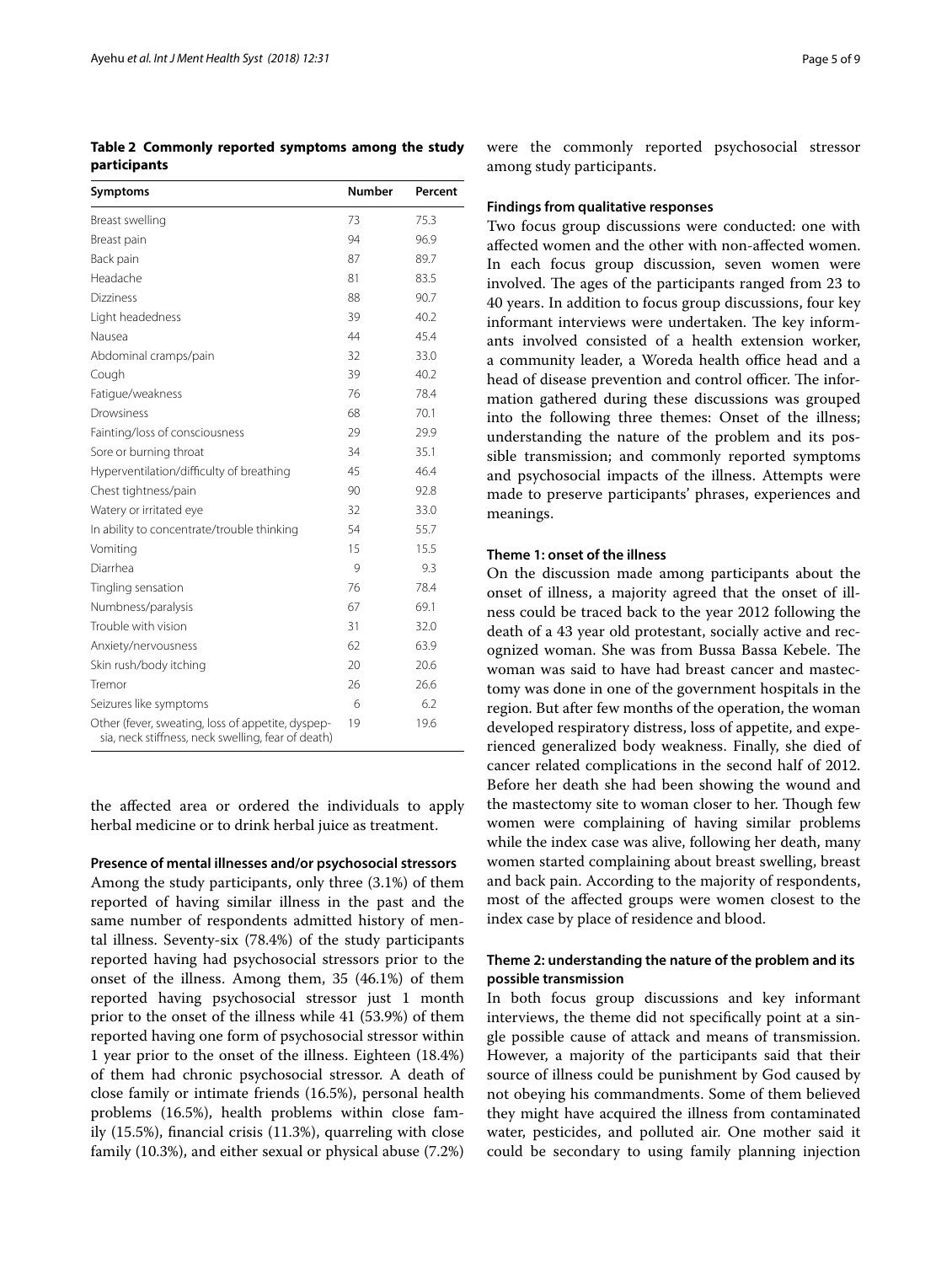or pills. As means of transmission, a majority believed it could be airborne, or transmitted through sitting with and drinking together with the afected person or else by taking toxic chemicals from contaminated water, food and/or air. A limited number of mothers said carrying heavy load, being overloaded with many duties at home and outside, having fnancial crisis and quarreling with close family could precipitate the illness. But they did not believe that these were the main contributors to the outbreak of the illness.

A majority of the respondents used to believe the cause of their sufering to be breast cancer; but through the repeated health education given since the beginning of 2015, their understanding has changed through time. They have heard from different health professionals that the ailments they are sufering from might not be cancer, but they did not fnd adequate explanations from health professionals for their worry. The findings also indicated that during KII's also suggested the communities were suffering from a serious illness; but the root cause was still not clear to them. A 38 years old woman, expressing her belief and experience regarding the cause and means of transmission, said: "*I don't know why we are sufering from this illness; it is the duty of God. People are sufering in mass, I don't know its means of transmission; maybe we are getting it from contaminated water, food and air or it may be from the pesticides we use. I have visited diferent health institutions and traditional healers; the health professionals used to give some medication and the traditional healer cauterized the afected site using hot metallic rode, but both of them did not help me.*"

A 32 years old mother who expressed her deep concern also said: "*Our communities including me are sufering from a deadly ailment. Previously we were sure the cause of our sufering was breast cancer; but now because of the diferent information we have got we become confused about the possible cause of our sufering. We urge the government to tell us the exact cause of our sufering before we lose many lives.*"

## **Theme 3: commonly reported symptoms and psychosocial impacts of the illness**

The symptoms and signs revealed by FGDs and KIIs were almost similar to those reported by the afflicted participants. Symptoms centered on the breast. Manifestations were characterized by breast swelling, breast pain, back pain, squeezing sensation over the breast and chest. Some also complained of having numbness, tingling sensation and weakness in their upper extremity. A majority reported that the pain usually started on their back near their shoulder, and then migrated to their breast.

Because the illness was perceived to be contagious, this resulted in rejection by husband, family and neighbors.

The stigma and discrimination were strong to the extent of not drinking and gathering together with the afected individuals. For many years the communities have had the tradition of drinking a local drink called "Cheka" by sharing the same drinking cup. But after the epidemic, nobody was willing to drink together in particular with the afected individuals. A majority of the participants feared risk of being divorced. There was mass terror among the community for fear of having the illness.

FGD with non-afected women showed that they were also worried about the situation. Some of them said that they will follow traditional treatment as their friends did because they believed there was no possible solution other than this. However, some of them reported that they will seek modern treatment if problems arise as they were getting health education at the time of rapid response. A 28 years old non-afected woman, expressing the degree of her fear about being afected by this illness, said: "*These days I and my neighbors have been on a great terror. Personally, I have been trying my best not to create contact with the afected person, but it is also difcult to distance oneself from the afected person, because we have lived together with them for long. In addition, some of them are our blood and family.*"

Women who participated in the FGDs said that the afected women had been reporting a constellation of signs and symptoms that looked like the presence of breast cancer like the woman who died with a complication of breast cancer. A 30 years old woman said: "*I don't know what we can do. Tis disease is afecting our population; I am also one of the afected women. I heard the signs and symptoms of the disease from my colleagues but mine is not at that stage and I fear in the near future I will develop these signs and symptoms.*"

The above FGD findings were also supported by the KII fndings. During Key informant interviews with individuals about the impact of disease in the public, one person said: "*Because of the community's fear of being afected by the illness, schools were closed for few weeks.*"

On the other hand, the community's limited medical facilities were overwhelmed. Moreover, primary health workers and Woreda health officials were baffled by the condition. The affected women were given different antipain and frst line antibiotics, but a few days later, they started complaining about the symptoms again. The other problems reported by KIIs were the physical health impacts secondary to cauterization of the afected area with hot metallic-rode locally called "Astae". During indepth interviews with a traditional healer, Woreda health office head and health extension workers, they reported that a majority of the afected women usually visited traditional healers. The traditional healers, in addition to cauterizing the afected area, they were giving them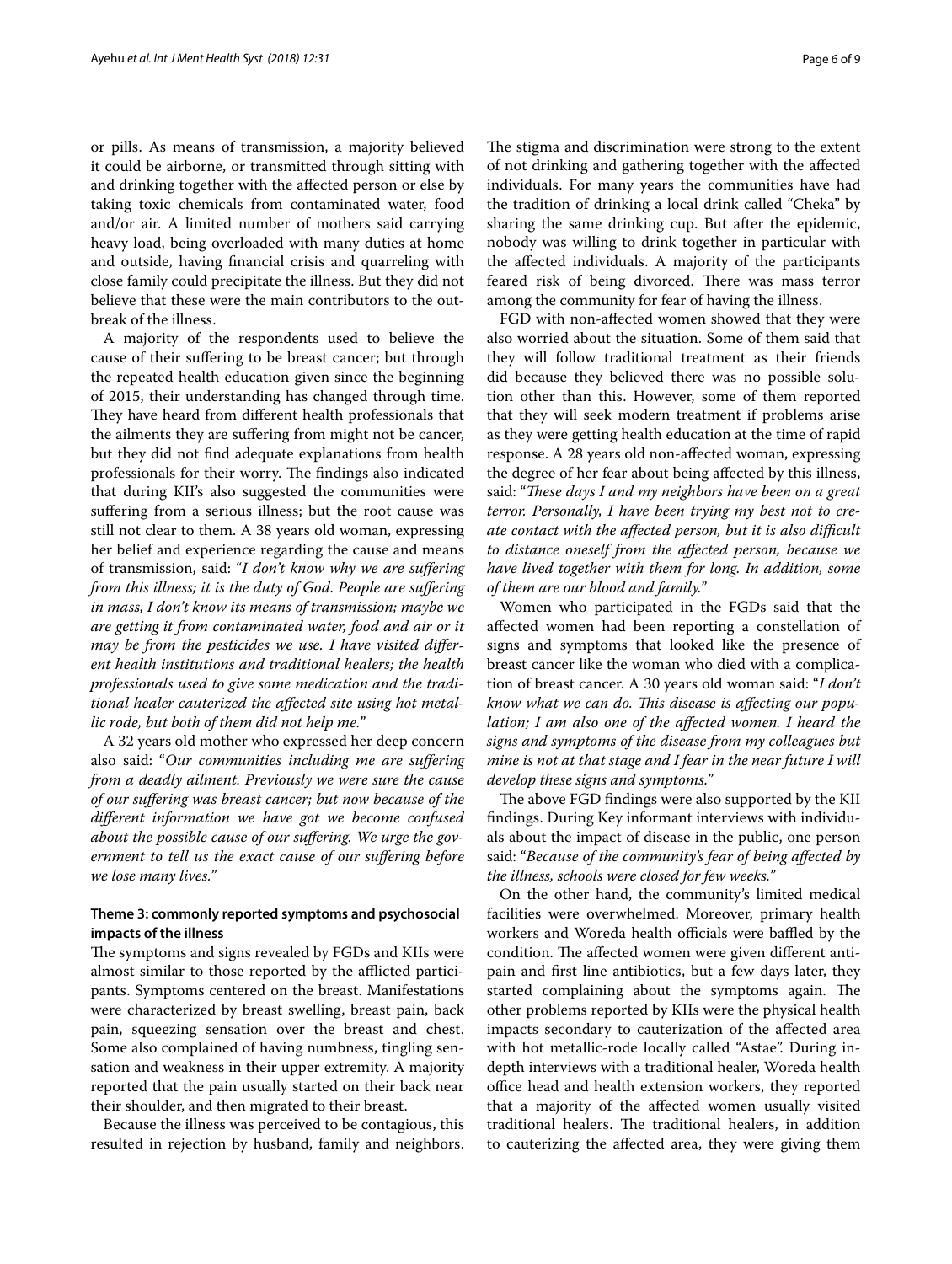herbal juice to drink and order them to apply herbs on the afected area.

Because of these interventions, some women developed massive infected wound over their breasts.

## **Discussion**

One hundred and twenty women were afected by the mass hysteria since 2012. From these, 104 women were involved in the study; 97 for quantitative study and 7 for qualitative study. The age of respondents who participated in the quantitative study ranged from 17 to 56 years, with a mean  $(SD)$  of 32.8  $(8.7)$  years. The majority, 69 (71.1%) were from Bussa Bassa Kebele, the rest were from Bussa Killa Kebele. Ninety-two (94.8%) of them were followers of protestant religion. Like other previous studies [[9,](#page-7-7) [13,](#page-7-12) [24](#page-8-11)], mass hysteria in this Woreda afected mainly females. In addition, like the previous studies [\[9,](#page-7-7) [13,](#page-7-12) [36](#page-8-12), [37](#page-8-13)], the commonly reported symptoms were having some sort of physical pain, dizziness, chest tightness/pain, headache, fatigue, tingling sensation, breast swelling, drowsiness, and numbness or paralysis of the limbs. Signifcant numbers of women also reported having anxiety/nervousness, inability to concentrate/ trouble thinking, hyperventilation/difficulty of breathing/, nausea, lightheadedness, cough, abdominal cramps, and fainting/loss of consciousness. The only difference from the majority of previous studies is the complaint of having breast cancer; this suggests to us that the other associated symptoms in this community follows illness anxiety; which can be defned as preoccupation of having or acquiring a serious illness without objectively having organic bases for the complaints [[38\]](#page-8-14). Moreover, based on this fnding we can say the community was sufering from chronic Mass Psychogenic Illness (MPI) for the following reasons: symptoms with no plausible organic basis, occurrence of symptoms in a segregated group, presence of chronic and acute anxiety, symptoms had been spread via sight and indirect conversation, preponderance of female patients and symptoms were similar with other studies  $[5, 39, 40]$  $[5, 39, 40]$  $[5, 39, 40]$  $[5, 39, 40]$  $[5, 39, 40]$ . The illness seems to have started at the beginning of 2012 following the death of a 43 year old protestant, socially active and publically recognized woman after being sick with breast cancer for long. The majority of the afected women were from Dubayisho Got where the index case had lived. The outbreak spread to the other adjacent areas as time passed. Though typically MPI afect the groups for limited periods [\[2](#page-7-1), [5](#page-7-6), [12](#page-7-10)], in this case it stayed for about three and half years. This might be because of the fragmented interventions and inadequate explanations given about causes and transmission of the presumed illness.

As to the causes of the illness, a majority were confused and perplexed. Before massive health education had been given, they used to believe they were sufering from breast cancer, but after health education they become confused as to what might be the cause. However, a majority said that their source of illness could be punishment by God for not obeying his commandments. Unlike our studies in many other studies this outbreak was attributed by the community to the work of evil spirits [[10](#page-7-8), [11,](#page-7-9) [37,](#page-8-13) [41](#page-8-17)] or the spirits of dead ancestors [[23\]](#page-8-3). In Africa, many attribute MPI to supernatural causes such as witchcraft, Satanism or any element which makes up their cultural beliefs [[42\]](#page-8-18). Like the western study [\[43\]](#page-8-19), significant numbers of women in our study believed they might have acquired the illness either from contaminated water, pesticides, and polluted air. As to means of possible transmission, a majority of them believed it could be airborne from sitting and drinking together with afected person or else by taking toxic chemicals from contaminated water, food, and inhaled air. A limited number of mothers said that carrying heavy load, being overloaded with many duties at home and outside, having fnancial crisis and quarreling with close family members could precipitate the illness, but they do not believe that these are the main contributors for the outbreak of the illness. As a result, ordinary public activities were disrupted because of these beliefs. For example, many started to refuse to eat and drink with the afected women and schools were closed for few weeks. Searching for treatments and adequate explanations, many were moving here and there; from traditional to modern treatment sites. Unnecessary fnancial loss and iatrogenic illness were the major risks for these kinds of public behaviors. People working at all levels of the health sector in the Woreda were also confused and worried of the situation and lacked appropriate answers to the people complaining about the pain. They simply forwarded the peoples' complaints to higher levels rather than teaching the community about the truths of cancer. This went on until an emergency response team from regional health bureau tried to clear community tension by doing massive psychoeducation.

Early identifcation and labeling of the condition is found helpful to control the spread of MPI. Among the crucial steps in managing MPI are: avoiding extensive investigation without letting down the victims' complaints; being authoritative and frmly explaining that the outbreak is related to psychological conditions. Controlling the outbreak can be far-reaching if doctors continued extensive testing; since it strengthens the victims' beliefs that their cause of sufering was either physiological or toxic agents. Moreover, telling the victims and their families that the condition has no relation to demonic possession or any organic illness could also bring huge reassurance and decrease the intense anxiety afecting the public [\[5](#page-7-6), [44](#page-8-20)]. So in our population groups if early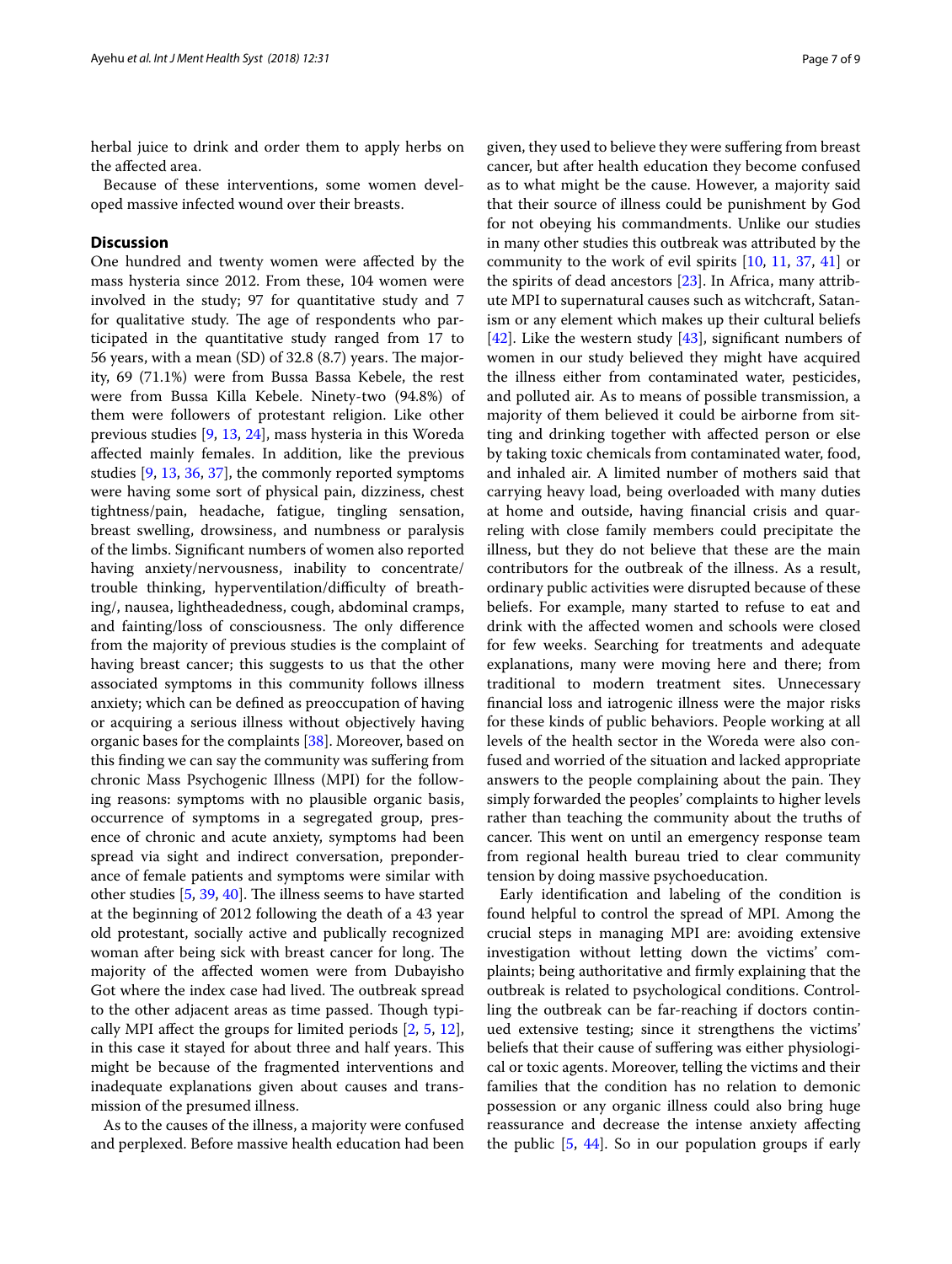intervention and adequate explanation had been given from the outset of the illness, the outbreak could be easily contained within short period of time. It would have been also good if we include MPI as a training package in one of continuous professional development (CPD) going on in the country so that health professionals can be equipped with the necessary knowledge and skills to handle these kinds of outbreaks in the future. Awareness creation about these kinds of outbreaks to the community and people working in various media is also helpful. Unrealistic and exaggerated rumors and radio talk can be minimized by creating awareness to this group of the population. The emergency teams at different level in the health systems have to be as responsive as possible before this collective obsessional behavior reach out to other nearby communities and bring mass terror.

## **Conclusion**

Unrealistic and exaggerated rumors, non-organized and late intervention, inability to get adequate explanation about the causes and modes of transmission of the illness were the main contributing factors to the spread of the outbreak. Proper communication strategy can contain MPI within short period of time before they afect many individuals and bring about many psychosocial impacts on the community. Group anxiety could be reduced by providing proper psychoeducation timely and endowing convincing explanations.

#### **Abbreviations**

MPI: mass psychogenic illness; SNNPR: Southern Nations, Nationalities, and Peoples' Region; SPSS: statistical package for the social sciences; FGDs: focus group discussions; KIIs: key informant interviews; CPD: continuous professional development.

#### **Authors' contributions**

MA and ME: developed proposal, analyzed data, wrote report and manuscript. EM: coordinated overall process. TM and MS: participated in proposal development, data collection and analysis. All authors read and approved the fnal manuscript.

#### **Author details**

<sup>1</sup> College of Medicine and Health Sciences, Hawassa University, Hawassa, Ethiopia. <sup>2</sup> SNNPR Health Bureau, Hawassa, Ethiopia.

#### **Acknowledgements**

We would like to thank the emergency response team, especially Dr. Ketsela Lemma (Gynecologist) who led the physical examinations. We would like to acknowledge also Dr. Tesfay S. Tsegay, Assistant Professor of English Language Teaching, School of Language and Communication Studies, Hawassa University, for editing the language of the manuscript.

#### **Competing interests**

All authors declares that they have no competing interests and that this is an article from an original study.

#### **Availability of data and materials**

All relevant data are within the manuscript. The datasets analyzed during the current study are available from the corresponding author on reasonable request.

#### **Consent for publication**

Not applicable, no individual detail is presented.

#### **Ethics approval and consent to participate**

The proposal was approved by the Health Bureau Ethical Review Committee of SNNPR. All participants of the study were provided with an informed consent clearly stating the objectives of the study and their right to refuse to be part of this study. Analysis was conducted anonymously. Participants with objective physical fndings were referred to nearby health institutions for better evaluation and laboratory investigation.

#### **Funding**

This study was supported by SNNPR Health Bureau. The funder had no role in study design, data collection and analysis, decision to publish, or preparation of the manuscript. Manuscript was prepared for free.

#### **Publisher's Note**

Springer Nature remains neutral with regard to jurisdictional claims in published maps and institutional afliations.

Received: 12 April 2017 Accepted: 25 May 2018 Published online: 07 June 2018

#### **References**

- <span id="page-7-0"></span>1. Philen RM, Kilbourne EM, McKinley TW, Parrish RG. Mass sociogenic illness by proxy: parentally reported epidemic in an elementary school. Lancet. 1989;2:1372–6.
- <span id="page-7-1"></span>2. Bartholomew RE, Wessely S. Protean nature of mass sociogenic illness: from possessed nuns to chemical and biological terrorism fears. Br J Psychiatry. 2002;180:300–6.
- <span id="page-7-2"></span>3. Pastel RH. Collective behaviors: mass panic and outbreaks of multiple unexplained symptoms. Mil Med. 2001;166(suppl\_2):44–6.
- 4. Small W, Feinberg DT, Steinberg D, Collins MT. A sudden outbreak of illness suggestive of mass hysteria in school children. Arch Fam Med. 1994;3(8):711–6.
- <span id="page-7-6"></span>5. Govender I. Mass hysteria among South African primary school learners in Kwa-Dukuza, Kwazulu-Natal. S Afr Fam Pract. 2010;52(4):318–21.
- <span id="page-7-3"></span>6. Bartholomew RE, Wessely S, Rubin GJ. Mass psychogenic illness and the social network: is it changing the pattern of outbreaks? J R Soc Med. 2012;105:509–12.
- <span id="page-7-4"></span>7. Gann PH. Truth or consequences: when the study reintroduces the disease agent. Epidemiology. 1990;1:192–4.
- <span id="page-7-5"></span>8. Donaldson LJ, Cavanagh J, Rankin J. The dancing plaque: a public health conundrum. Public Health. 1997;11:201–4.
- <span id="page-7-7"></span>9. Beyene BB, Teka A, Luce R. Outbreak of mass psychogenic illness at a high school, Amhara Region, Ethiopia, April 2010. Int J Med Med Sci. 2014;1(10):157–61.
- <span id="page-7-8"></span>10. Wessely S. Mass hysteria: two syndromes? Psychol Med. 1987;17:109–20.
- <span id="page-7-9"></span>11. Jones TF. Mass psychogenic illness: role of the individual physician. Am Fam Physician. 2000;62(12):2649–53.
- <span id="page-7-10"></span>12. Beyene BB, Teka A, Luce R. Outbreak of mass psychogenic illness at a high school, Amhara Region, Ethiopia, April 2010. Int Invent J Med Med Sci. 2014;1(10):157–61.
- <span id="page-7-12"></span>13. Lake MW, Erku MM, Hailu HA, Nuramo AA. Hysteria outbreak investigation in Kombolcha Town among school girls, Northwest Ethiopia, January 2013. Sci J Public Health. 2016;4(1):37–42.
- <span id="page-7-15"></span>14. Wittstock B, Rozental L, Henn C. Mass phenomena at a black South African, primary school. Hosp Community Psychiatry. 1991;42(8):851–3.
- <span id="page-7-11"></span>15. Kagwa BH. The problem of mass hysteria in East Africa. East Afr Med J. 1964;4:560–6.
- <span id="page-7-13"></span>16. Mthembu SA. An exploratory study of factors infuencing mass hysteria in teenagers at high schools in the Uthukela District: the University of Zululand (KwaDlangezwa); 2012.
- <span id="page-7-14"></span>17. Pastel RH. Fear of radiation in US military medical personnel. Mil Med. 2001;166(12):80–2.
- 18. Barsky AJ, Orav EJ, Bates DW. Distinctive patterns of medical care utilization in patients who somatize. Med Care. 2006;44(9):803–11.